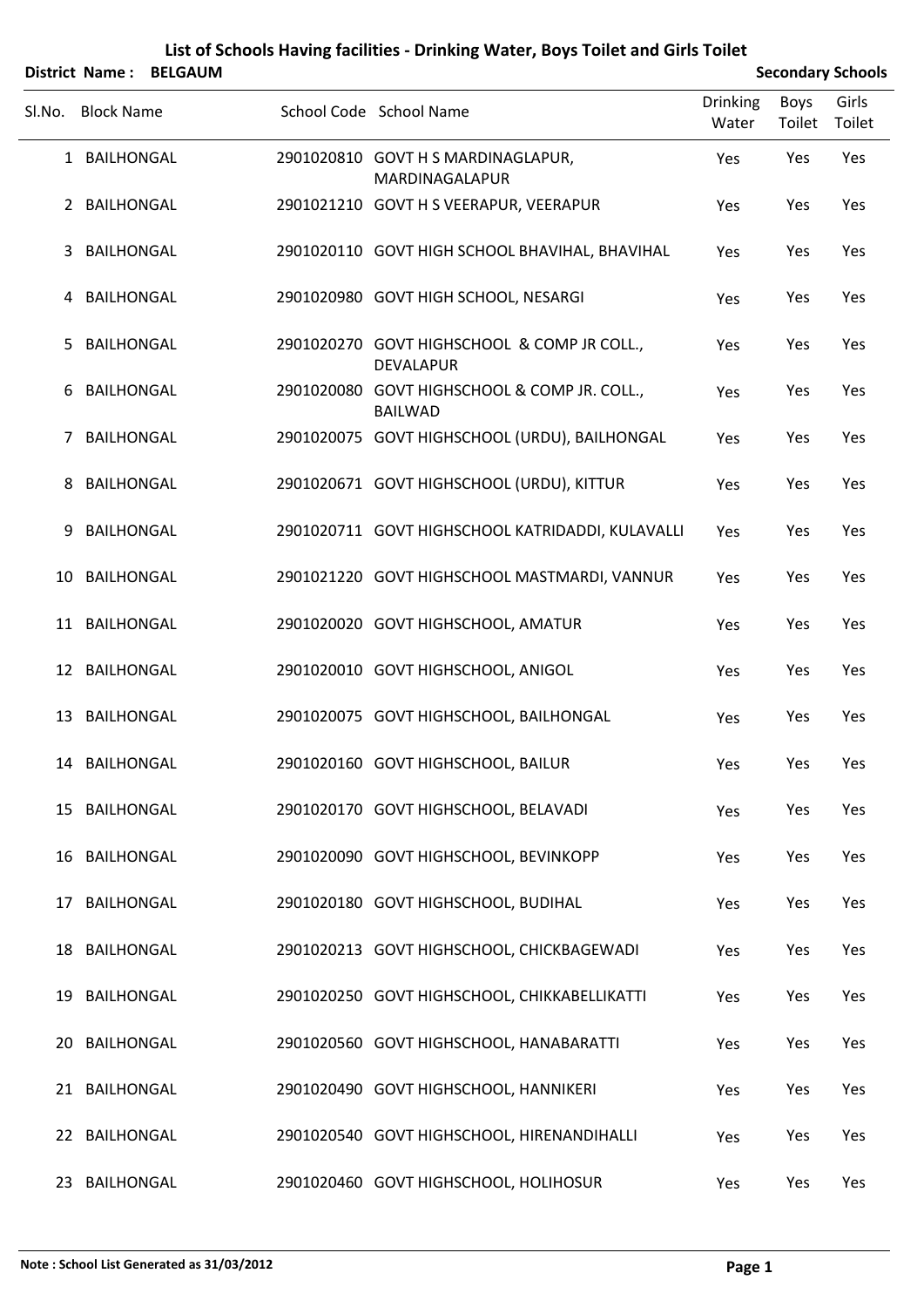|        | <b>District Name:</b> | <b>BELGAUM</b> | List of Schools Having facilities - Drinking Water, Boys Toilet and Girls Toilet |                          |                       | <b>Secondary Schools</b> |
|--------|-----------------------|----------------|----------------------------------------------------------------------------------|--------------------------|-----------------------|--------------------------|
| Sl.No. | <b>Block Name</b>     |                | School Code School Name                                                          | <b>Drinking</b><br>Water | <b>Boys</b><br>Toilet | Girls<br>Toilet          |
|        | 24 BAILHONGAL         |                | 2901020520 GOVT HIGHSCHOOL, HOOLIKATTI                                           | Yes                      | Yes                   | Yes                      |
| 25.    | BAILHONGAL            |                | 2901020480 GOVT HIGHSCHOOL, HUNASIKATTI                                          | Yes                      | Yes                   | Yes                      |
| 26     | <b>BAILHONGAL</b>     |                | 2901020640 GOVT HIGHSCHOOL, KADARAVALLI                                          | Yes                      | Yes                   | Yes                      |
| 27     | <b>BAILHONGAL</b>     |                | 2901020700 GOVT HIGHSCHOOL, KENGANUR                                             | Yes                      | Yes                   | Yes                      |
| 28.    | <b>BAILHONGAL</b>     |                | 2901020720 GOVT HIGHSCHOOL, KHODANAPUR                                           | Yes                      | Yes                   | Yes                      |
| 29.    | <b>BAILHONGAL</b>     |                | 2901020671 GOVT HIGHSCHOOL, KITTUR                                               | Yes                      | Yes                   | Yes                      |
| 30     | <b>BAILHONGAL</b>     |                | 2901020770 GOVT HIGHSCHOOL, LAKKUNDI                                             | Yes                      | Yes                   | Yes                      |
|        | 31 BAILHONGAL         |                | 2901020870 GOVT HIGHSCHOOL, MALLAPUR.(K.N)                                       | Yes                      | Yes                   | Yes                      |
|        | 32 BAILHONGAL         |                | 2901020820 GOVT HIGHSCHOOL, MARIKATTI                                            | Yes                      | Yes                   | Yes                      |
| 33.    | <b>BAILHONGAL</b>     |                | 2901020900 GOVT HIGHSCHOOL, MEKALMARDI                                           | Yes                      | Yes                   | Yes                      |
| 34     | <b>BAILHONGAL</b>     |                | 2901020860 GOVT HIGHSCHOOL, MUGABASAV                                            | Yes                      | Yes                   | Yes                      |
| 35     | <b>BAILHONGAL</b>     |                | 2901020910 GOVT HIGHSCHOOL, MURAKIBHAVI                                          | Yes                      | Yes                   | Yes                      |
| 36     | <b>BAILHONGAL</b>     |                | 2901021290 GOVT HIGHSCHOOL, NAYANNAGER                                           | Yes                      | Yes                   | Yes                      |
|        | 37 BAILHONGAL         |                | 2901021020 GOVT HIGHSCHOOL, SANIKOPP                                             | Yes                      | Yes                   | Yes                      |
|        | 38 BAILHONGAL         |                | 2901021090 GOVT HIGHSCHOOL, SUTAGATTI                                            | Yes                      | Yes                   | Yes                      |
| 39     | BAILHONGAL            |                | 2901021120 GOVT HIGHSCHOOL, TURAMARI                                             | Yes                      | Yes                   | Yes                      |
|        | 40 BAILHONGAL         |                | 2901021171 GOVT HIGHSCHOOL, TURKARSHIGIHALLI                                     | Yes                      | Yes                   | Yes                      |
|        | 41 BAILHONGAL         |                | 2901021220 GOVT HIGHSCHOOL, VANNUR                                               | Yes                      | Yes                   | Yes                      |
|        | 42 BAILHONGAL         |                | 2901021230 GOVT HIGHSCHOOL, WAKKUND                                              | Yes                      | Yes                   | Yes                      |
| 43.    | <b>BELGAUM CITY</b>   |                | 2901030240 GOVT CHINTMANRAO PU COLLEGE,<br>W.NO.24.BGM.CITY.                     | Yes                      | Yes                   | Yes                      |
|        | 44 BELGAUM CITY       |                | 2901030571 GOVT HIGH SCHOOL KANBARGI,<br>W.NO.57.BGM.CITY.                       | Yes                      | Yes                   | Yes                      |
| 45.    | <b>BELGAUM CITY</b>   |                | 2901030531 GOVT HIGH SCHOOL MAHANTESHNAGAR,<br>W.NO.53.BGM.CITY.                 | Yes                      | Yes                   | Yes                      |
|        | 46 BELGAUM CITY       |                | 2901030531 GOVT HIGH SCHOOL RAMTEERTHNAGAR,<br>W.NO.53.BGM.CITY.                 | Yes                      | Yes                   | Yes                      |

#### **Note : School List Generated as 31/03/2012 Page 2**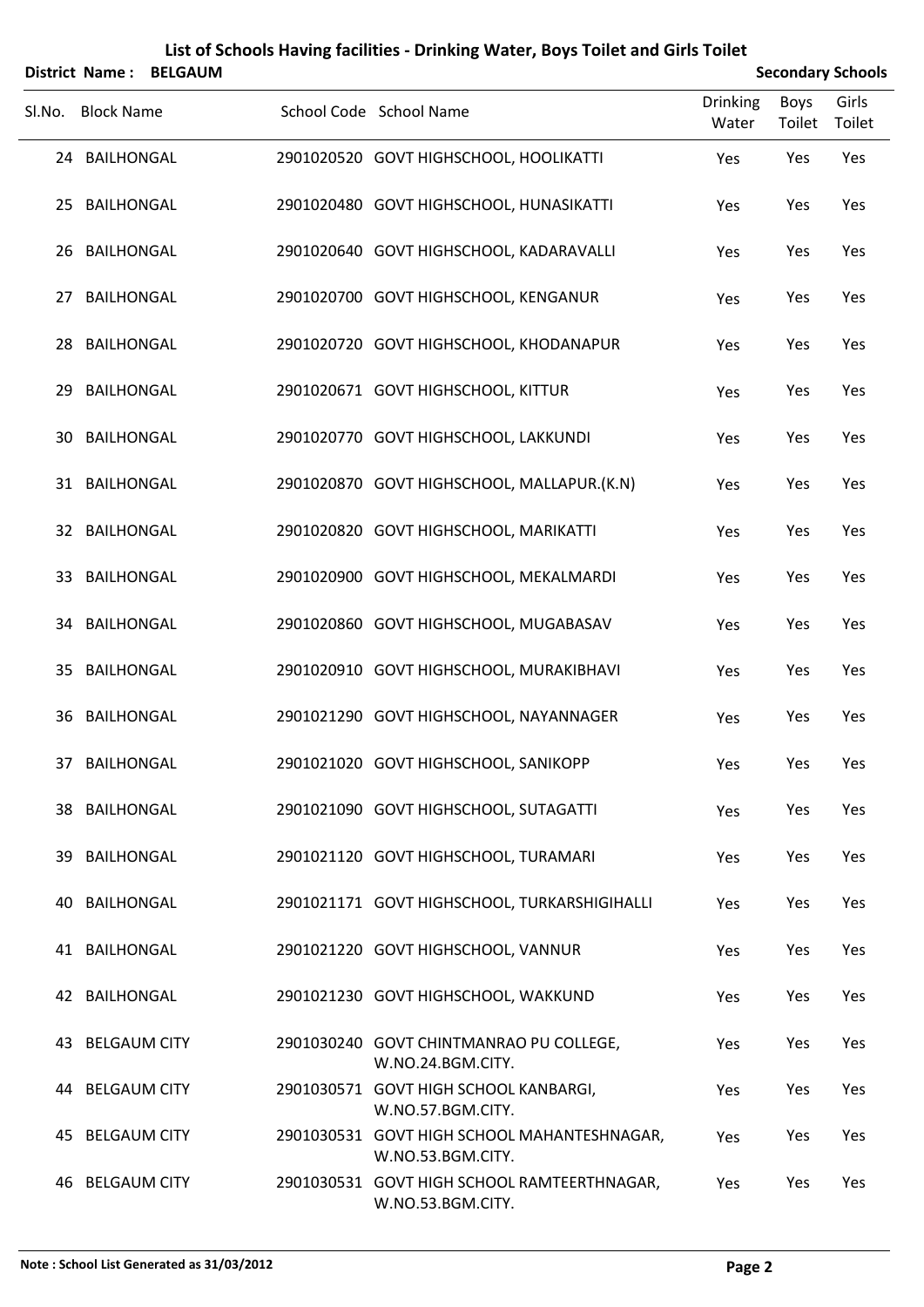#### **List of Schools Having facilities ‐ Drinking Water, Boys Toilet and Girls Toilet District Name : BELGAUM Secondary Schools**

|        |                   | DISTRICT MATHE: DELGAUM |                                                                    |                          |                | Secondary Schools |
|--------|-------------------|-------------------------|--------------------------------------------------------------------|--------------------------|----------------|-------------------|
| SI.No. | <b>Block Name</b> |                         | School Code School Name                                            | <b>Drinking</b><br>Water | Boys<br>Toilet | Girls<br>Toilet   |
|        | 47 BELGAUM CITY   |                         | 2901030520 GOVT HIGH SCHOOL URDU GANDHINAGAR,<br>W.NO.52.BGM.CITY. | Yes                      | Yes            | Yes               |
|        | 48 BELGAUM CITY   |                         | 2901030080 GOVT HIGH SCHOOL VADGAON,<br>W.NO.8.BGM.CITY.           | Yes                      | Yes            | Yes               |
|        | 49 BELGAUM CITY   |                         | 2901030531 GOVT HIGH SCHOOL VANTMURI COLONY,<br>W.NO.53.BGM.CITY.  | Yes                      | Yes            | Yes               |
|        | 50 BELGAUM CITY   |                         | 2901030370 GOVT SARDARS P.U. COLLEGE,<br>W.NO.37.BGM.CITY.         | Yes                      | Yes            | Yes               |
|        | 51 BELGAUM CITY   |                         | 2901030442 GOVT.SCH FOR DEAF AZAMNAGAR,<br>W.NO.44.BGM.CITY.       | Yes                      | Yes            | Yes               |
|        | 52 BELGAUM CITY   |                         | 2901030190 SARASWATI COMP JR COLLEGE,<br>W.NO.19.BGM.CITY.         | Yes                      | Yes            | Yes               |
|        |                   | 53 BELGAUM RURAL.       | 2901040640 GHS KHANGAON BK, KHANAGAON B.K.                         | Yes                      | Yes            | Yes               |
|        |                   | 54 BELGAUM RURAL.       | 2901040761 GOVT HIGHSCHOOL KSRP MATCHE, MATCHE                     | Yes                      | Yes            | Yes               |
|        |                   | 55 BELGAUM RURAL.       | 2901040070 GOVT HIGHSCHOOL, ANKALGI                                | Yes                      | Yes            | Yes               |
|        |                   | 56 BELGAUM RURAL.       | 2901040040 GOVT HIGHSCHOOL, ARALIKATTI                             | Yes                      | Yes            | Yes               |
|        |                   | 57 BELGAUM RURAL.       | 2901040451 GOVT HIGHSCHOOL, HIREBAGEWADI                           | Yes                      | Yes            | Yes               |
|        |                   | 58 BELGAUM RURAL.       | 2901041360 GOVT HIGHSCHOOL, HOSA IDDALHONDA                        | Yes                      | Yes            | Yes               |
|        |                   | 59 BELGAUM RURAL.       | 2901040471 GOVT HIGHSCHOOL, HUDLI                                  | Yes                      | Yes            | Yes               |
| 60     |                   | BELGAUM RURAL.          | 2901040720 GOVT HIGHSCHOOL, K.K.KOP.                               | Yes                      | Yes            | Yes               |
|        |                   | 61 BELGAUM RURAL.       | 2901040580 GOVT HIGHSCHOOL, KADOLI                                 | Yes                      | Yes            | Yes               |
|        |                   | 62 BELGAUM RURAL.       | 2901040610 GOVT HIGHSCHOOL, KANGRALI B.K.                          | Yes                      | Yes            | Yes               |
| 63.    |                   | <b>BELGAUM RURAL.</b>   | 2901040560 GOVT HIGHSCHOOL, KARDIGUDDI                             | Yes                      | Yes            | Yes               |
|        |                   | 64 BELGAUM RURAL.       | 2901041350 GOVT HIGHSCHOOL, MANNIKERI                              | Yes                      | Yes            | Yes               |
| 65     |                   | <b>BELGAUM RURAL.</b>   | 2901041340 GOVT HIGHSCHOOL, MARKANDEYNAGAR                         | Yes                      | Yes            | Yes               |
| 66     |                   | <b>BELGAUM RURAL.</b>   | 2901040810 GOVT HIGHSCHOOL, MASTMARDI                              | Yes                      | Yes            | Yes               |
| 67     |                   | <b>BELGAUM RURAL.</b>   | 2901040820 GOVT HIGHSCHOOL, MAVINKATTI                             | Yes                      | Yes            | Yes               |
| 68     |                   | BELGAUM RURAL.          | 2901040850 GOVT HIGHSCHOOL, MUTNAL                                 | Yes                      | Yes            | Yes               |
| 69     |                   | <b>BELGAUM RURAL.</b>   | 2901041050 GOVT HIGHSCHOOL, SAMBRA                                 | Yes                      | Yes            | Yes               |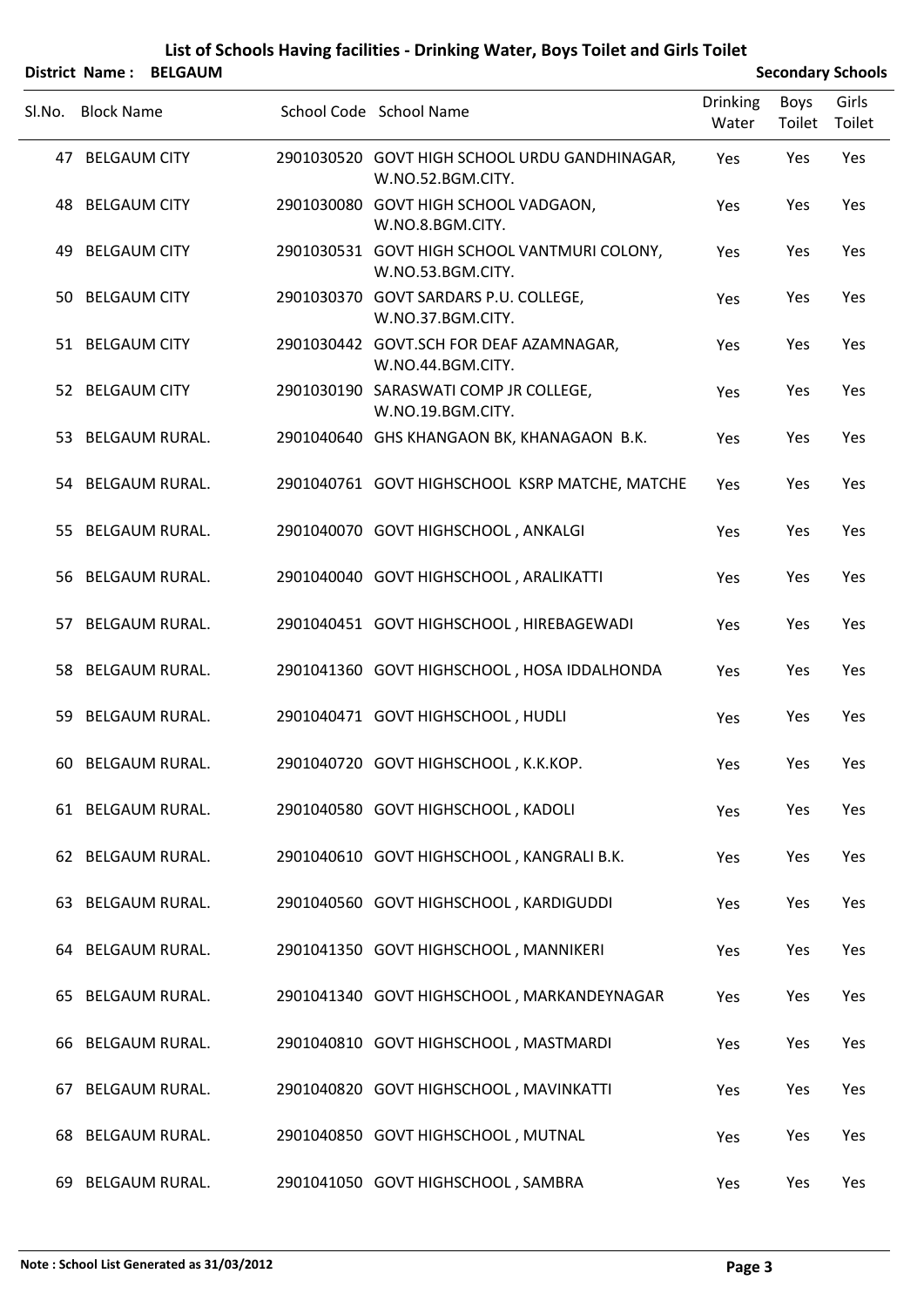|        | District Name: BELGAUM |  |                                                                       |                          | <b>Secondary Schools</b> |                 |  |  |
|--------|------------------------|--|-----------------------------------------------------------------------|--------------------------|--------------------------|-----------------|--|--|
| SI.No. | <b>Block Name</b>      |  | School Code School Name                                               | <b>Drinking</b><br>Water | Boys<br>Toilet           | Girls<br>Toilet |  |  |
|        | 70 BELGAUM RURAL.      |  | 2901041070 GOVT HIGHSCHOOL, SULEBHAVI                                 | Yes                      | Yes                      | Yes             |  |  |
|        | 71 BELGAUM RURAL.      |  | 2901040530 GOVT HS KALLEHOL, KALLEHOL                                 | Yes                      | Yes                      | Yes             |  |  |
|        | 72 KHANAPUR            |  | 2901080020 GOVT HIGH SCHOOL AMATE (RMSA), AMATE                       | Yes                      | Yes                      | Yes             |  |  |
|        | 73 KHANAPUR            |  | 2901080410 GOVT HIGH SCHOOL CHIKKADINAKOPP,<br>CHIKADINAKOP           | Yes                      | Yes                      | Yes             |  |  |
|        | 74 KHANAPUR            |  | 2901080380 GOVT HIGH SCHOOL CHIKKAHATTIHOLI,<br><b>CHIKKHATTIHOLI</b> | Yes                      | Yes                      | Yes             |  |  |
|        | 75 KHANAPUR            |  | 2901080880 GOVT HIGH SCHOOL HANDURHULIKOTTAL,<br><b>HANDUR</b>        | Yes                      | Yes                      | Yes             |  |  |
|        | 76 KHANAPUR            |  | 2901080810 GOVT HIGH SCHOOL HIREMUNAVALLI,<br>HIREMUNAVALLI           | Yes                      | Yes                      | Yes             |  |  |
|        | 77 KHANAPUR            |  | 2901081341 GOVT HIGH SCHOOL KHANAPUR,<br>KHANAPUR(U)                  | Yes                      | Yes                      | Yes             |  |  |
|        | 78 KHANAPUR            |  | 2901081380 GOVT HIGH SCHOOL LINGANAMATH,<br>LINGANAMATH               | Yes                      | Yes                      | Yes             |  |  |
|        | 79 KHANAPUR            |  | 2901081530 GOVT HIGH SCHOOL MANGENAKOPP,<br><b>MANGENKOP</b>          | Yes                      | Yes                      | Yes             |  |  |
|        | 80 KHANAPUR            |  | 2901082220 GOVT HIGH SCHOOL MUGHALIHAL,<br><b>MUGALIHAL</b>           | Yes                      | Yes                      | Yes             |  |  |
|        | 81 KHANAPUR            |  | 2901081840 GOVT HIGH SCHOOL SHIROLI, SHIROLI                          | Yes                      | Yes                      | Yes             |  |  |
|        | 82 KHANAPUR            |  | 2901081830 GOVT HIGH SCHOOL SURPUR KERWAD,<br><b>SURPUR</b>           | Yes                      | Yes                      | Yes             |  |  |
|        | 83 KHANAPUR            |  | 2901080550 GOVT HS GUNJI (RMSA), GUNJI                                | Yes                      | Yes                      | Yes             |  |  |
|        | 84 RAMDURG             |  | 2901110800 GHS NARASAPUR, NARSAPUR                                    | Yes                      | Yes                      | Yes             |  |  |
|        | 85 RAMDURG             |  | 2901110040 GOVT HIGHSCHOOL (BANNUR LT), BANNUR                        | Yes                      | Yes                      | Yes             |  |  |
|        | 86 RAMDURG             |  | 2901111062 GOVT HIGHSCHOOL (URDU), RAMDURG                            | Yes                      | Yes                      | Yes             |  |  |
|        | 87 RAMDURG             |  | 2901110020 GOVT HIGHSCHOOL, ANEGUDDI                                  | Yes                      | Yes                      | Yes             |  |  |
|        | 88 RAMDURG             |  | 2901110220 GOVT HIGHSCHOOL, CHUNCHNUR                                 | Yes                      | Yes                      | Yes             |  |  |
|        | 89 RAMDURG             |  | 2901110320 GOVT HIGHSCHOOL, HALGATTI                                  | Yes                      | Yes                      | Yes             |  |  |
|        | 90 RAMDURG             |  | 2901111126 GOVT HIGHSCHOOL, K CHANDARGI                               | Yes                      | Yes                      | Yes             |  |  |
|        | 91 RAMDURG             |  | 2901110490 GOVT HIGHSCHOOL, KALAHAL                                   | Yes                      | Yes                      | Yes             |  |  |
|        | 92 RAMDURG             |  | 2901110500 GOVT HIGHSCHOOL, KATKOL                                    | Yes                      | Yes                      | Yes             |  |  |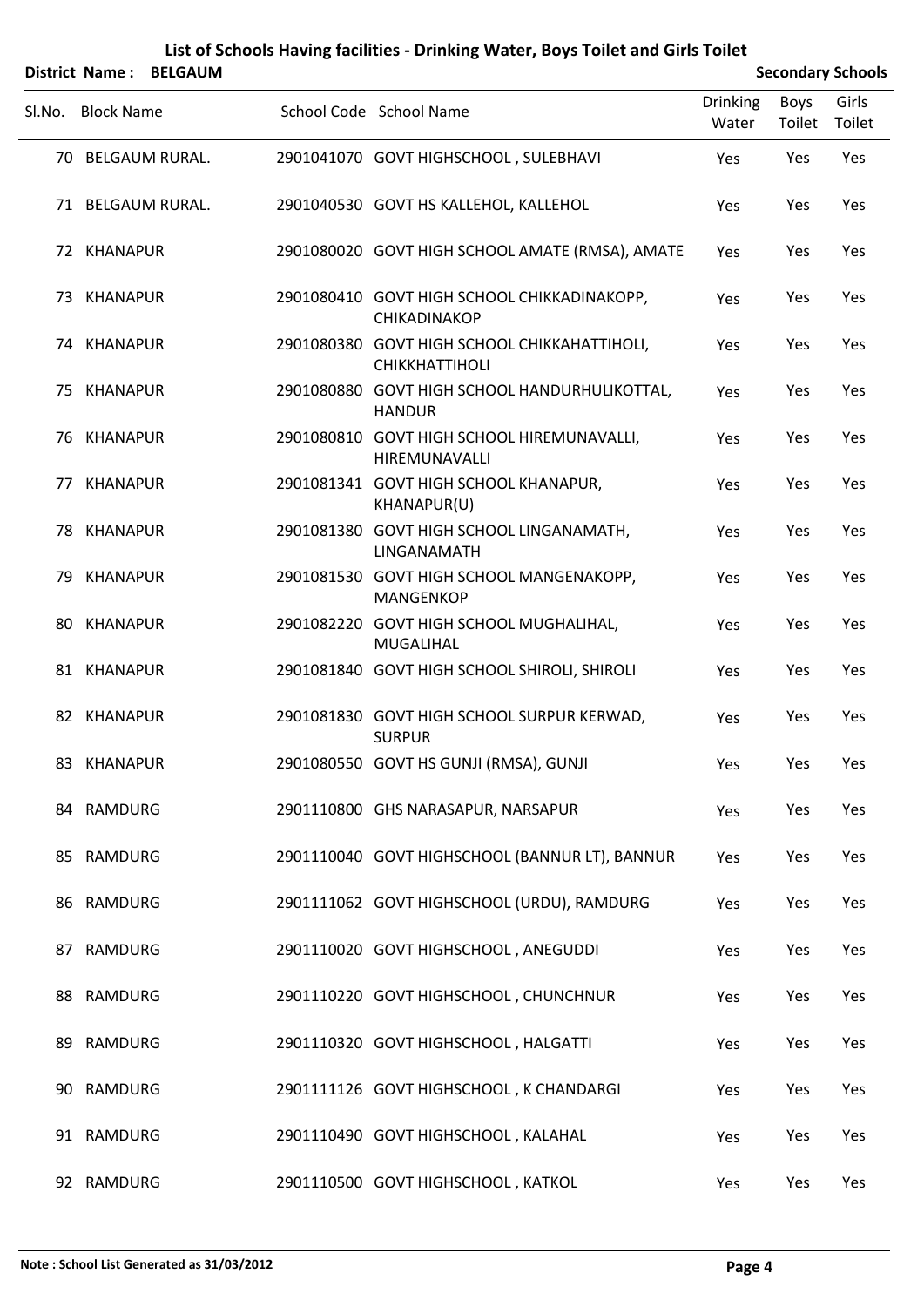|    | <b>District Name:</b> | <b>BELGAUM</b> |                                                            |                          |                | <b>Secondary Schools</b> |
|----|-----------------------|----------------|------------------------------------------------------------|--------------------------|----------------|--------------------------|
|    | Sl.No. Block Name     |                | School Code School Name                                    | <b>Drinking</b><br>Water | Boys<br>Toilet | Girls<br>Toilet          |
|    | 93 RAMDURG            |                | 2901110720 GOVT HIGHSCHOOL, MUDAKAVI                       | Yes                      | Yes            | Yes                      |
|    | 94 RAMDURG            |                | 2901110830 GOVT HIGHSCHOOL, OBALAPUR                       | Yes                      | Yes            | Yes                      |
| 95 | RAMDURG               |                | 2901110900 GOVT HIGHSCHOOL, SALAPUR                        | Yes                      | Yes            | Yes                      |
|    | 96 RAMDURG            |                | 2901110950 GOVT HIGHSCHOOL, SANGAL                         | Yes                      | Yes            | Yes                      |
| 97 | RAMDURG               |                | 2901110920 GOVT HIGHSCHOOL, SUNNAL                         | Yes                      | Yes            | Yes                      |
|    | 98 RAMDURG            |                | 2901110931 GOVT HIGHSCHOOL, SUREBAN                        | Yes                      | Yes            | Yes                      |
| 99 | RAMDURG               |                | 2901110980 GOVT HIGHSCHOOL, TORANGATTI                     | Yes                      | Yes            | Yes                      |
|    | 100 RAMDURG           |                | 2901111062 GOVT HIGHSCHOOL COMP JR.COLL,<br><b>RAMDURG</b> | Yes                      | Yes            | Yes                      |
|    | 101 RAMDURG           |                | 2901110530 GOVT HIGHSCHOOL SALAHALLI, KADAMPUR             | Yes                      | Yes            | Yes                      |
|    | 102 RAMDURG           |                | 2901110820 GOVT.HIGHSCHOOL, NANDIHAL                       | Yes                      | Yes            | Yes                      |
|    | 103 SOUNDATTI         |                | 2901120020 GOVT HIGHSCHOOL, ARATAGAL                       | Yes                      | Yes            | Yes                      |
|    | 104 SOUNDATTI         |                | 2901120160 GOVT HIGHSCHOOL, CHIKOPPA                       | Yes                      | Yes            | Yes                      |
|    | 105 SOUNDATTI         |                | 2901120140 GOVT HIGHSCHOOL, CHIKUMBI                       | Yes                      | Yes            | Yes                      |
|    | 106 SOUNDATTI         |                | 2901120180 GOVT HIGHSCHOOL, CHULAKI                        | Yes                      | Yes            | Yes                      |
|    | 107 SOUNDATTI         |                | 2901120410 GOVT HIGHSCHOOL, HOOLI                          | Yes                      | Yes            | Yes                      |
|    | 108 SOUNDATTI         |                | 2901120420 GOVT HIGHSCHOOL, HOOLIKATTI                     | Yes                      | Yes            | Yes                      |
|    | 109 SOUNDATTI         |                | 2901120550 GOVT HIGHSCHOOL, KAGDAL                         | Yes                      | Yes            | Yes                      |
|    | 110 SOUNDATTI         |                | 2901120730 GOVT HIGHSCHOOL, MADALUR                        | Yes                      | Yes            | Yes                      |
|    | 111 SOUNDATTI         |                | 2901120700 GOVT HIGHSCHOOL, MARKUMBI                       | Yes                      | Yes            | Yes                      |
|    | 112 SOUNDATTI         |                | 2901120863 GOVT HIGHSCHOOL, SOUNDATTI                      | Yes                      | Yes            | Yes                      |
|    | 113 SOUNDATTI         |                | 2901120801 GOVT HIGHSCHOOL, MUNAVALLI                      | Yes                      | Yes            | Yes                      |
|    | 114 SOUNDATTI         |                | 2901120920 GOVT HIGHSCHOOL, SHINDOGI                       | Yes                      | Yes            | Yes                      |
|    | 115 SOUNDATTI         |                | 2901120110 GOVT HIGHSCHOOL, BENAKATTI                      | Yes                      | Yes            | Yes                      |